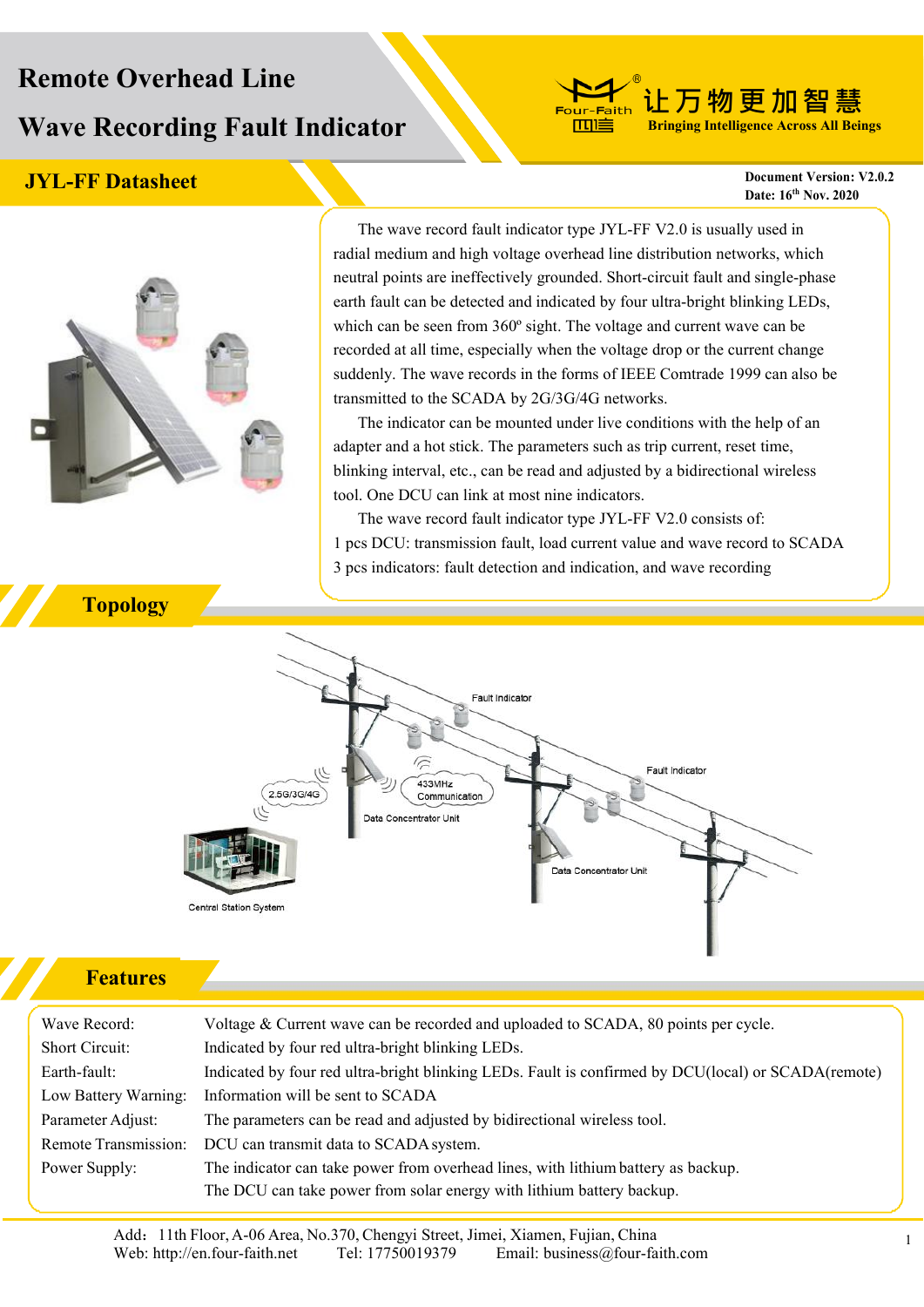## **General Data**

Z

| Subject                                        | Value                                                                                                                                                                                                          |
|------------------------------------------------|----------------------------------------------------------------------------------------------------------------------------------------------------------------------------------------------------------------|
| Short-circuit Trip Current (Phase to<br>Phase) | 50~1200A adjustable, 1A step, 150A default                                                                                                                                                                     |
| Electrical filed drop record threshold         | Adjustable: 1% step, 30% default                                                                                                                                                                               |
| Current record threshold                       | adjustable, 1A step, 5A default $(\geq 5A)$                                                                                                                                                                    |
| Current wave upload threshold                  | adjustable, 1A step, 50A default                                                                                                                                                                               |
| <b>Indication Unit Reset</b>                   | 1. remote reset through SCADA system<br>2. time reset: adjustable, 1 second step, 24h default, max. 48h<br>3. Auto delay reset after repower, 1 second step, 30s default<br>max 5min, only for permanent fault |
| <b>Protection Class</b>                        | <b>IP68</b>                                                                                                                                                                                                    |
| Internal Type Test                             | According to IEEE495-2007                                                                                                                                                                                      |
| <b>Operation Temperature Range</b>             | $-40$ ~+70°C                                                                                                                                                                                                   |
| <b>Indicator Battery</b>                       | Lithium battery type AA 3.6V / 9Ah, replaceable                                                                                                                                                                |
| <b>Battery Life</b>                            | 10 years                                                                                                                                                                                                       |
| Indicator weight                               | approx. 1kg                                                                                                                                                                                                    |
| DCU weight                                     | $<$ 5 $kg$                                                                                                                                                                                                     |
| Dimensions                                     | Diameter: 114mm<br>Height: 176mm                                                                                                                                                                               |
| Accuracy                                       | $0A - 300A \pm 3A$<br>300A~800A $\pm$ 1%                                                                                                                                                                       |
| Cable Diameter                                 |                                                                                                                                                                                                                |
| Ranges                                         | $6mm-42mm$                                                                                                                                                                                                     |
| <b>Blinking Frequency</b>                      | 10 per minute, adjustable                                                                                                                                                                                      |
| Max. load/fault current                        | 1200A                                                                                                                                                                                                          |
| Voltage range                                  | 5~38KV, can be customized to 44KV, 69KV and 110KV                                                                                                                                                              |
| Current withstand                              | 31.5KA/4s                                                                                                                                                                                                      |
| Communication                                  | 433MHz from indicators to DCU<br>2.5G/3G/4G from DCU to SCADA                                                                                                                                                  |
| <b>Communication Protocol</b>                  | Indicator to DCU: private<br>DCU to SCADA: IEC101, IEC104, DNP3.0, Modbus                                                                                                                                      |
| Waveform file format                           | COMTRADE 1999, including Ua, Ub, Uc, Ia, Ib, Ic, Io                                                                                                                                                            |